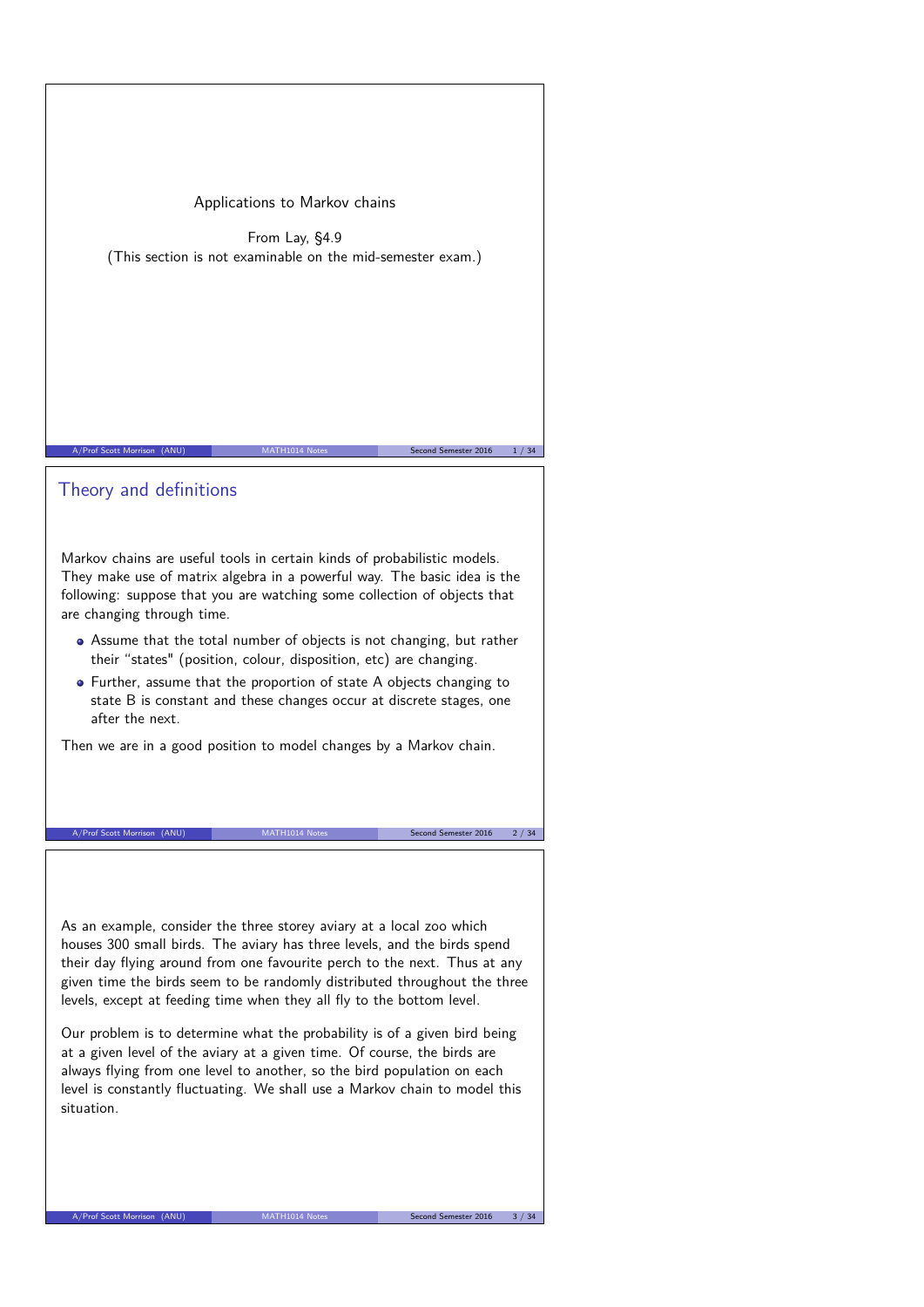Consider a  $3 \times 1$  matrix

 $p =$  $\Gamma$  $\Bigg\}$  $p_1$  $p<sub>2</sub>$  $p_3$ T  $\mathbf{I}$ 

where  $p_1$  is the percentage of total birds on the first level,  $p_2$  is the percentage on the second level, and  $p_3$  is the percentage on the third level. Note that  $p_1 + p_2 + p_3 = 1 = 100\%$ . After 5 min we have a new matrix

$$
\mathbf{p}' = \begin{bmatrix} p'_1 \\ p'_2 \\ p'_3 \end{bmatrix}
$$

T  $\mathbf{I}$  $\mathbf{I}$ 

giving a new distribution of the birds.

We shall assume that the change from the **p** matrix to the **p** 0 matrix is given by a linear operator on  $\mathbb{R}^3$ .

A/Prof Scott Morrison (ANU) MATH1014 Notes Second Semester 2016 4 / 34

- In other words there is a  $3 \times 3$  matrix  $T$ , known as the **transition matrix** for the Markov chain, for which  $T\mathbf{p} = \mathbf{p}'$ .
- After another 5 minutes we have another distribution  $\mathbf{p}'' = T \mathbf{p}'$ (using the same matrix  $T$ ), and so forth.

The same matrix  $T$  is used since we are assuming that the probability of a bird moving to another level is independent of time.

In other words, the probability of a bird moving to a particular level depends only on the present state of the bird, and not on any past states —it's as if the birds had no memory of their past states.

A/Prof Scott Morrison (ANU) MATH1014 Notes Second Semester 2016 5 / 34

This type of model is known as a finite Markov Chain.

A sequence of trials of an experiment is a finite Markov Chain if it has the following features:

- the outcome of each trials is one of a finite set of outcomes (such as  $\{level 1, level 2, level 3\}$  in the aviary example);
- the outcome of one trial depends only on the immediately preceding trial.

In order to give a more formal definition we need to introduce the appropriate terminology.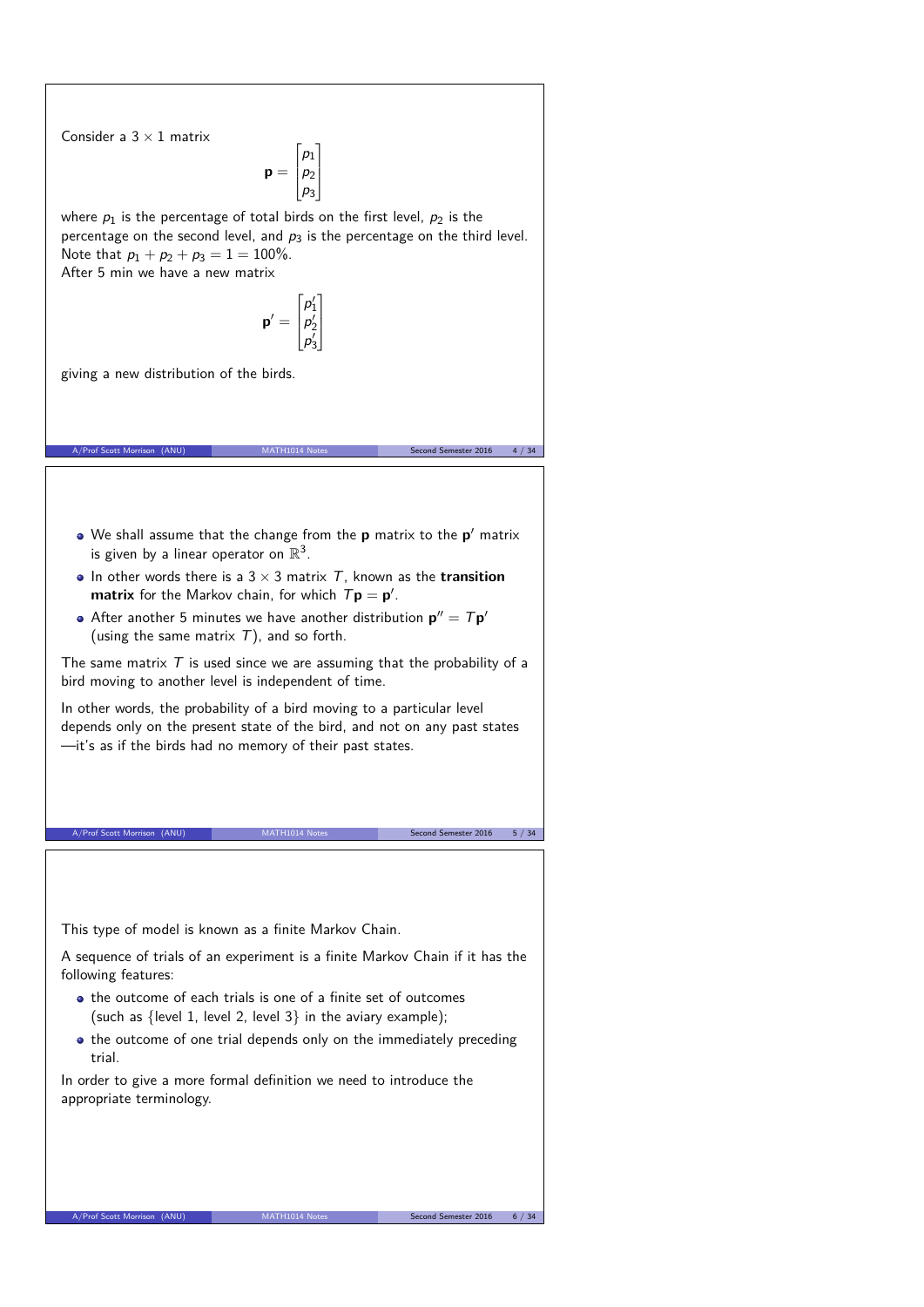Definition  
\nA vector 
$$
\mathbf{p} = \begin{bmatrix} p_1 \\ \vdots \\ p_n \end{bmatrix}
$$
 with nonnegative entries that add up to 1 is called a  
\nprobability vector.  
\nDefinition  
\nA stochastic matrix is a square matrix whose columns are probability  
\nvectors.  
\nThe transition matrix  $T$  described above that takes the system from one  
\ndistribution to another is a stochastic matrix.  
\nA/Post Scott Montson (ANU)  
\nMATH1014 Rotes  
\nA/Post Scott Montson (ANU)  
\nMATH1014 Rotes  
\nA/Post Scott Montson (ANU)  
\nMATH1014 Rotes  
\nSicond Sumsate 2016 - 7/34  
\nDefinition  
\nIn general, a finite Markov chain is a sequence of probability vectors  
\n $x_0, x_1, x_2, ...$  together with a stochastic matrix  $T$ , such that  
\n $x_1 = Tx_0, x_2 = Tx_1, x_3 = Tx_2, ...$   
\nWe can rewrite the above conditions as a recurrence relation  
\n $x_{k+1} = Tx_k$ , for  $k = 0, 1, 2, ...$   
\nThe vector  $x_k$  is often called a **state vector**.  
\nMore generally, a recurrence relation of the form  
\n $x_{k+1} = Ax_k$  for  $k = 0, 1, 2, ...$   
\nwhere A is an  $n \times n$  matrix (not necessarily a stochastic matrix), and the  
\n $x_k$ s are vectors in  $\mathbb{R}^n$  (not necessarily probability vector) is called a *first*  
\norder difference equation.  
\nA/Post state Montson (ABU)  
\nMATH1014 Rises  
\nExample 1  
\nWe return to the a  
\nlevel of the auxiliary example. Assume that whenever a bird is on any  
\nlevel of the a  
\nWeyl of the a  
\n*Y* are probability of that bird being on the same level 5

min later is  $1/2$ . If the bird is on the first level, the probability of moving to the second level in 5 min is  $1/3$  and of moving to the third level in 5 min is  $1/6$ . For a bird on the second level, the probability of moving to either the first or third level is  $1/4$ . Finally for a bird on the third level, the probability of moving to the second level is 1/3 and of moving to the first

We want to find the transition matrix for this example and use it to

determine the distribution after certain periods of time.

is 1/6.

A/Prof Scott Morrison (ANU) MATH1014 Notes Second Semester 2016 9 / 34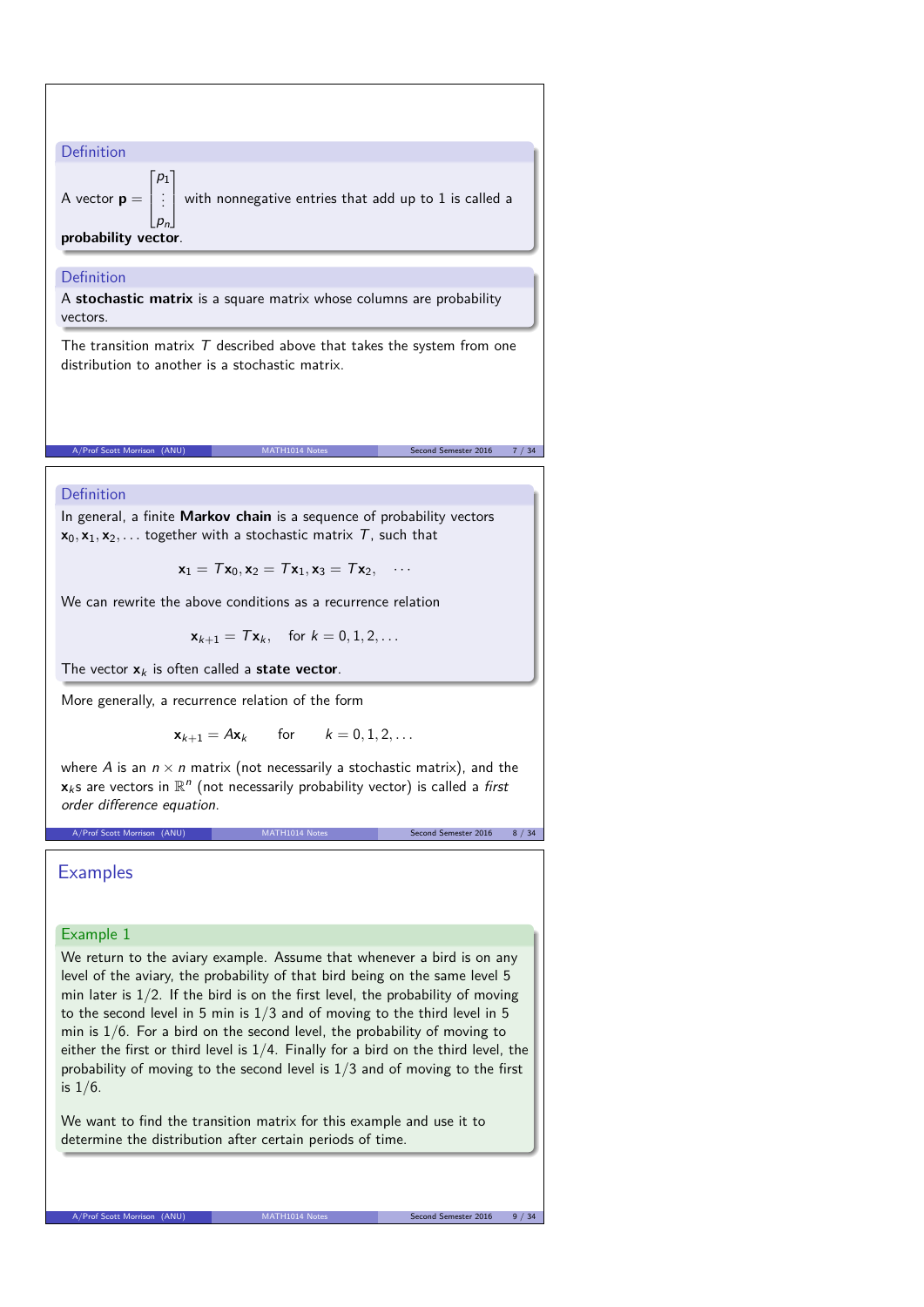From the information given, we derive the following matrix as the transition matrix:

|       | From: |                                                                                                                                                  |  |  |  |
|-------|-------|--------------------------------------------------------------------------------------------------------------------------------------------------|--|--|--|
|       |       | lev 1 lev 2 lev 3 To:                                                                                                                            |  |  |  |
|       |       | $\begin{bmatrix} 1/2 & 1/4 & 1/6 \\ 1/3 & 1/2 & 1/3 \\ 1/6 & 1/4 & 1/2 \end{bmatrix} \begin{array}{c} lev \ 1 \\ lev \ 2 \\ lev \ 3 \end{array}$ |  |  |  |
| $T =$ |       |                                                                                                                                                  |  |  |  |
|       |       |                                                                                                                                                  |  |  |  |

Note that in each column, the sum of the probabilities is 1.

Using  $T$  we can now compute what happens to the bird distribution at 5-min intervals.

Suppose that immediately after breakfast all the birds are in the dining area on the first level. Where are they in 5 min? The probability matrix at time 0 is

A/Prof Scott Morrison (ANU) MATH1014 Notes Second Semester 2016 10 / 34

 $\mathbf{p} =$  $\Gamma$  $\overline{\phantom{a}}$ 1 0 0 T  $\mathbb{I}$ 

According to the Markov chain model the bird distribution after 5 min is

| $T\mathbf{p} = \begin{bmatrix} 1/2 \\ 1/3 \end{bmatrix}$ |            | 1/4 |  |                                                                                                                                               |
|----------------------------------------------------------|------------|-----|--|-----------------------------------------------------------------------------------------------------------------------------------------------|
|                                                          |            | 1/2 |  |                                                                                                                                               |
|                                                          | $\mid 1/6$ | 1/4 |  | $\begin{bmatrix} 1/6 \\ 1/3 \\ 1/2 \end{bmatrix} \begin{bmatrix} 1 \\ 0 \\ 0 \end{bmatrix} = \begin{bmatrix} 1/2 \\ 1/3 \\ 1/6 \end{bmatrix}$ |

After another 5 min the bird distribution becomes

$$
T\begin{bmatrix}1/2\\1/3\\1/6\end{bmatrix}=\begin{bmatrix}13/36\\7/18\\1/4\end{bmatrix}
$$

A/Prof Scott Morrison (ANU) MATH1014 Notes Second Semester 2016 11 / 34

### Example 2

We investigate the weather in the Land of Oz. to illustrate the principles without too much heavy calculation.) The weather here is not ver good: there are never two fine days in a row.

If the weather on a particular day is known, we cannot predict exactly what the weather will be the next day, but we can predict the probabilities of various kinds of weather. We will say that there are only three kinds: fine, cloudy and rain.

Here is the behaviour:

- After a fine day, the weather is equally likely to be cloudy or rain.
- After a cloudy day, the probabilities are  $1/4$  fine,  $1/4$  cloudy and  $1/2$ rain.
- $\bullet$  After rain, the probabilities are 1/4 fine, 1/2 cloudy and 1/4 rain.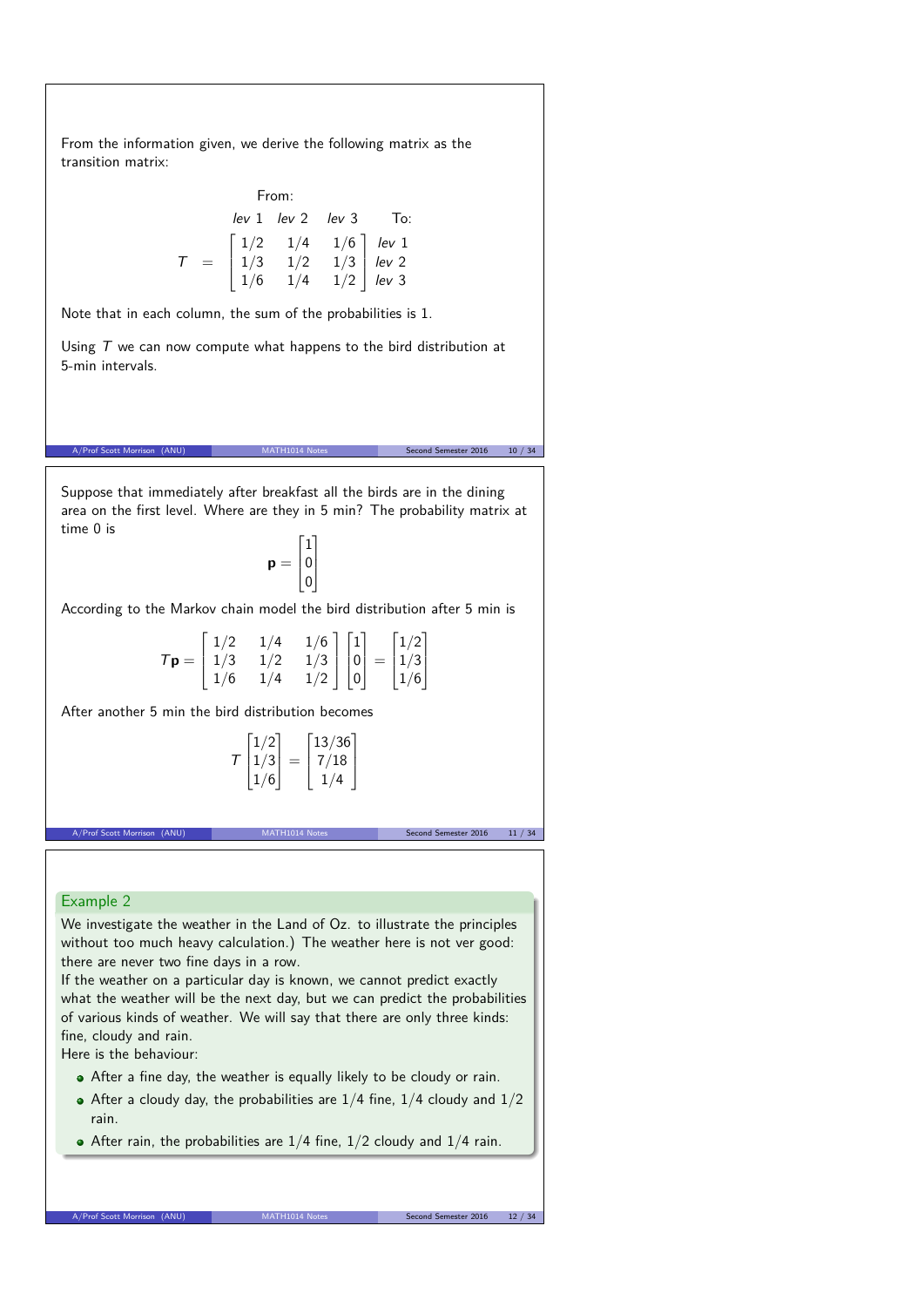We aim to find the transition matrix and use it to investigate some of the weather patterns in the Land of Oz.

The information gives a transition matrix:

From:  
\n
$$
fine \text{ cloudy } rain \text{ To:}
$$
\n
$$
T = \begin{bmatrix} 0 & 1/4 & 1/4 \\ 1/2 & 1/4 & 1/2 \\ 1/2 & 1/2 & 1/4 \end{bmatrix} \begin{matrix} fine \\ cloudy \\ rain \end{matrix}
$$

Suppose on day 0 that the weather is rainy. That is

$$
\textbf{x}_0 = \begin{bmatrix} 0 \\ 0 \\ 1 \end{bmatrix}.
$$

(ANU) MATH1014 Notes Second Semester 2016 13 / 34

Then the probabilities for the weather the next day are

$$
\mathbf{x}_1 = \mathcal{T}\mathbf{x}_0 = \begin{bmatrix} 0 & 1/4 & 1/4 \\ 1/2 & 1/4 & 1/2 \\ 1/2 & 1/2 & 1/4 \end{bmatrix} \begin{bmatrix} 0 \\ 0 \\ 1 \end{bmatrix} = \begin{bmatrix} 1/4 \\ 1/2 \\ 1/4 \end{bmatrix},
$$

and for the next day

$$
\mathbf{x}_2 = \mathcal{T}\mathbf{x}_1 = \begin{bmatrix} 0 & 1/4 & 1/4 \\ 1/2 & 1/4 & 1/2 \\ 1/2 & 1/2 & 1/4 \end{bmatrix} \begin{bmatrix} 1/4 \\ 1/2 \\ 1/4 \end{bmatrix} = \begin{bmatrix} 3/16 \\ 3/8 \\ 7/16 \end{bmatrix}
$$

If we want to find the probabilities for the weather for a week after the initial rainy day, we can calculate like this

$$
\mathbf{x}_7 = T\mathbf{x}_6 = T^2\mathbf{x}_5 = T^3\mathbf{x}_4 = \ldots = T^7\mathbf{x}_0.
$$

A/Prof Scott Morrison (ANU) MATH1014 Notes Second Semester 2016 14 / 34

## Predicting the distant future

The most interesting aspect of Markov chains is the study of the chain's long term behaviour.

## Example 3

Consider a system whose state is described by the Markov chain  $\mathbf{x}_{k+1} = T\mathbf{x}_k$ , for  $k = 0, 1, 2, \ldots$ , where T is the matrix

$$
\mathcal{T} = \begin{bmatrix} .7 & .2 & .2 \\ 0 & .2 & .4 \\ .3 & .6 & .4 \end{bmatrix} \quad \text{and} \quad \mathbf{x}_0 = \begin{bmatrix} 0 \\ 0 \\ 1 \end{bmatrix}.
$$

We want to investigate what happens to the system as time passes.

A/Prof Scott Morrison (ANU) MATH1014 Notes Second Semester 2016 15 / 34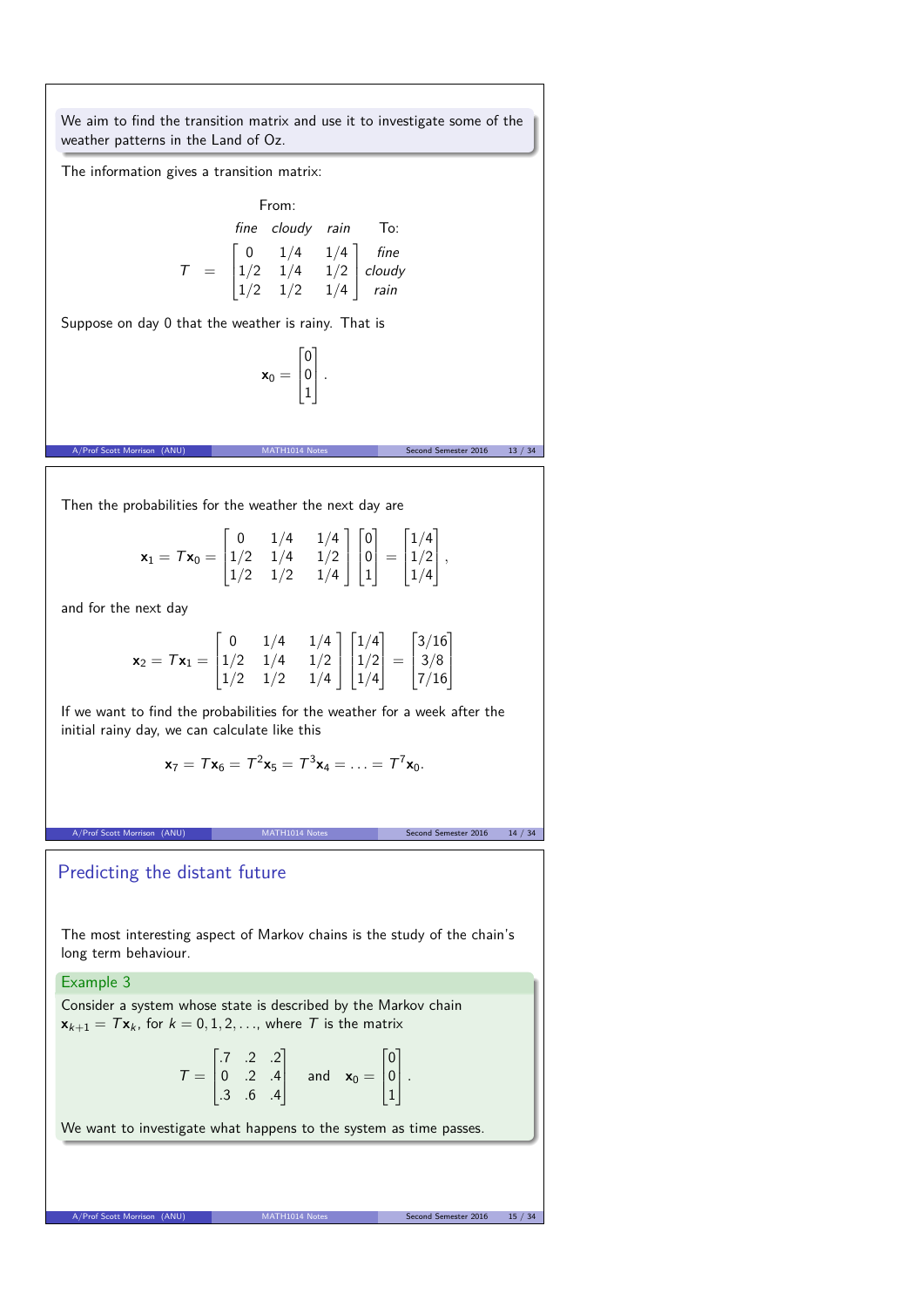To do this we compute the state vector for several different times. We find  $\mathbf{x}_1 = T\mathbf{x}_0 =$  $\Gamma$  $\overline{ }$ *.*7 *.*2 *.*2 0 *.*2 *.*4 *.*3 *.*6 *.*4 T  $\mathbb{R}$ Г  $\mathbf{r}$ 0 0 1 T  $\vert$  =  $\Gamma$  $\overline{ }$ 0*.*2 0*.*4 0*.*4 T  $\mathbb{I}$  $x_2 = Tx_1 =$  $\Gamma$  $\overline{1}$ *.*7 *.*2 *.*2 0 *.*2 *.*4 *.*3 *.*6 *.*4 T  $\mathbb{I}$  $\Gamma$  $\overline{ }$ 0*.*2 0*.*4 0*.*4 T  $\vert$  =  $\Gamma$  $\mathbf{I}$ 0*.*3 0*.*24 0*.*46 T.  $\perp$  $x_3 = Tx_2 =$  $\Gamma$  $\overline{\phantom{a}}$ *.*7 *.*2 *.*2 0 *.*2 *.*4 *.*3 *.*6 *.*4 T  $\mathbb{I}$  $\Gamma$  $\mathbf{r}$ 0*.*3 0*.*24 0*.*46 T  $\vert$  = Г  $\mathbf{I}$ 0*.*350 0*.*232 0*.*416 T  $\mathbb{I}$  $\text{c}$ <br>ester 2016 16 / 34 Subsequent calculations give  $x_4 =$  $\Gamma$  $\mathbf{r}$ 0*.*3750 0*.*2136 0*.*4114 T  $\vert$ , **x**<sub>5</sub> = Г  $\mathbf{I}$ 0*.*38750 0*.*20728 0*.*40522 T *,*  $x_6 =$  $\Gamma$  $\frac{1}{2}$ 0*.*393750 0*.*203544 0*.*4027912 T  $\vert$ ,  $\mathbf{x}_7 =$  $\Gamma$  $\overline{ }$ 0*.*3968750 0*.*2017912 0*.*4013338 T *,*  $\mathbf{x}_8 =$  $\Gamma$ ľ 0*.*39843750 0*.*20089176 0*.*4006704 T  $\vert$ , **x**<sub>9</sub> = Г  $\mathbf{I}$ 0*.*399218750 0*.*200448848 0*.*400034602 T *,*  $\ldots$ ,  $\mathbf{x}_{20} =$  $\Gamma$  $\mathbf{r}$ 0*.*3999996185 0*.*2000002179 0*.*4000001634 T *.* on (ANU) MATH1014 Notes Second Semester 2016 17 / 34 These vectors seem to be approaching  $q =$  $\Gamma$  $\mathbf{r}^{\prime}$ 0*.*4 0*.*2 0*.*4 T *.* Observe the following calculation:  $T\mathbf{q} =$  $\Gamma$  $\overline{\phantom{a}}$ *.*7 *.*2 *.*2 0 *.*2 *.*4 *.*3 *.*6 *.*4 T  $\overline{\phantom{a}}$  $\Gamma$  $\overline{ }$ 0*.*4 0*.*2 0*.*4 T  $\vert$  =  $\Gamma$  $\mathbf{r}$ 0*.*4 0*.*2 0*.*4 T. *.* This calculation is exact, with no rounding error. When the system is in state **q** there is no change in the system from one measurement to the next. We might also note that  $\mathcal{T}^{20}$  is given by 0*.*4000005722 0*.*3999996185 0*.*3999996185 0*.*1999996730 0*.*2000002180 0*.*2000002179 *.* 0*.*3999997548 0*.*4000001635 0*.*4000001634 T

A/Prof Scott Morrison (ANU) MATH1014 Notes Second Semester 2016 18 / 34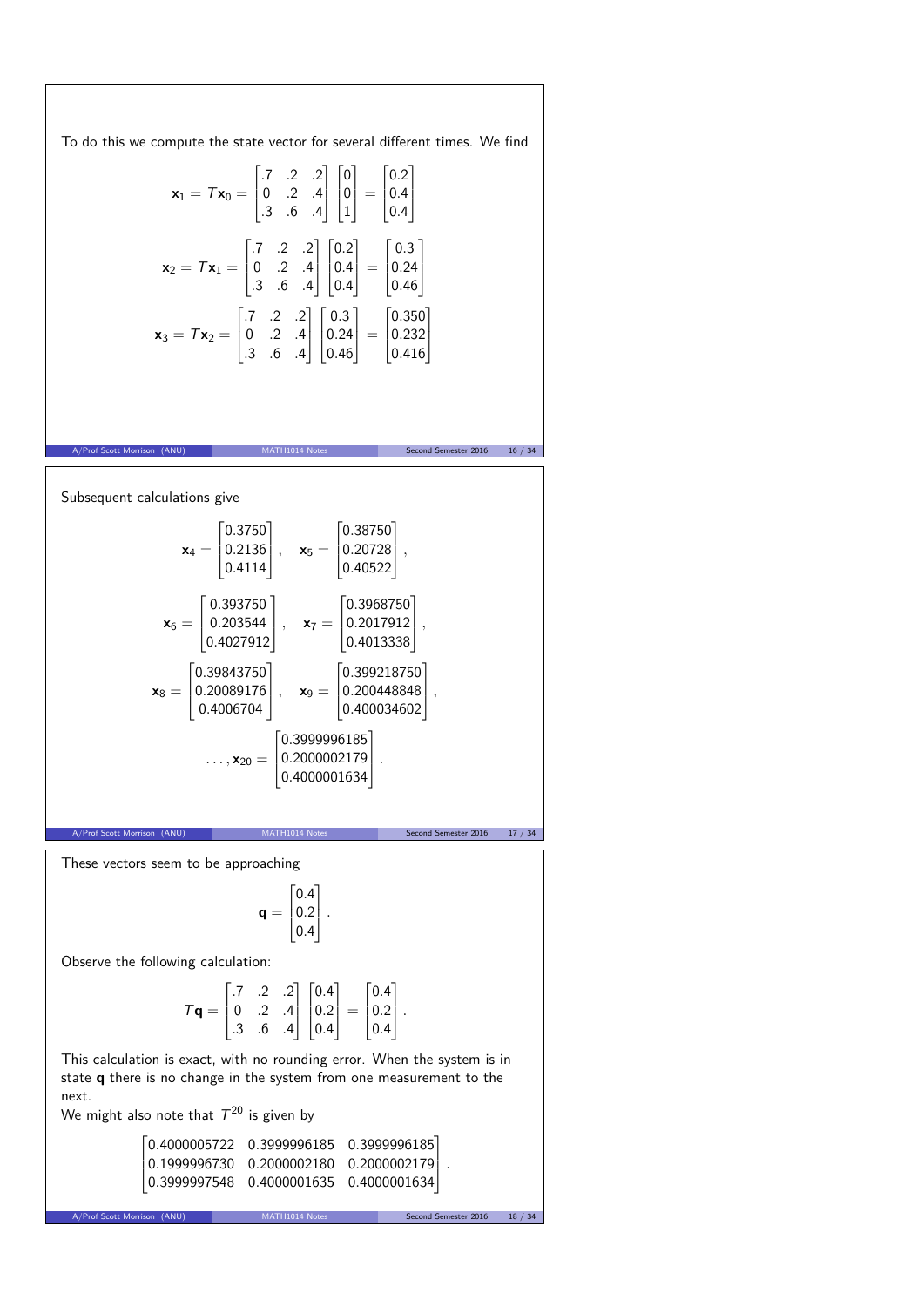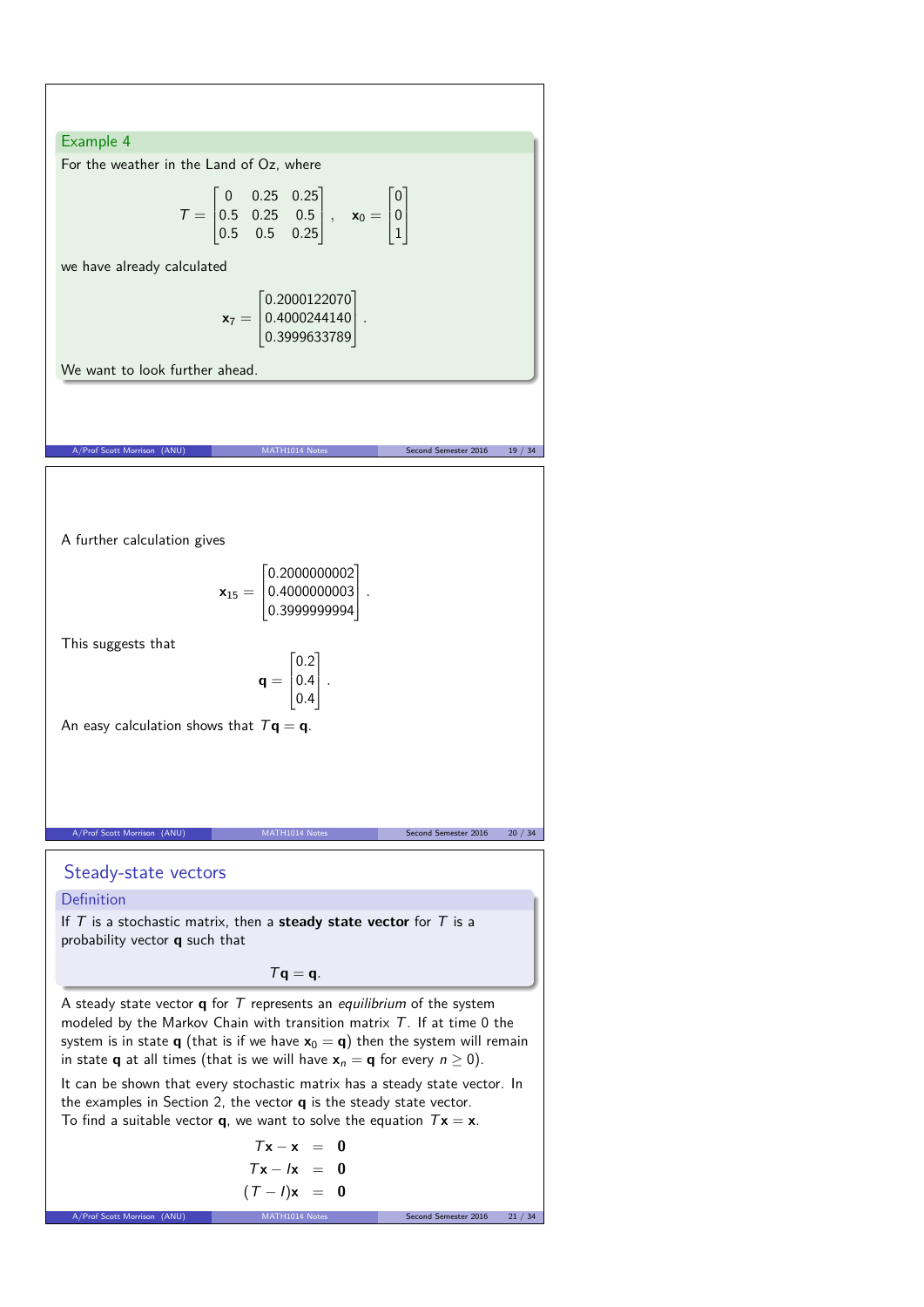In the case  $n = 2$ , the problem is easily solved directly. Suppose first that all the entries of the transition matrix  $T$  are non-zero. Then  $T$  must be of the form

$$
\mathcal{T} = \begin{bmatrix} 1-p & q \\ p & 1-q \end{bmatrix} \quad \text{for } 0 < p, q < 1.
$$

Then

$$
T - I = \begin{bmatrix} -p & q \\ p & -q \end{bmatrix} \xrightarrow{ref} \begin{bmatrix} -p & q \\ 0 & 0 \end{bmatrix}
$$

*.*

So when solving  $(T - I)x = 0$ ,  $x_2$  is free and  $px_1 = qx_2$ , so that

$$
\mathbf{q} = \frac{1}{p+q} \begin{bmatrix} q \\ p \end{bmatrix}
$$

is a steady state probability vector. Note that in this particular case the steady state vector is unique.

The case when one or more of the entries of  $T$  are zero is handled in a similar way. Note that if  $p = q = 0$  then T is the identity matrix for which every probability vector is clearly a steady state vector.

A/Prof Scott Morrison (ANU) MATH1014 Notes Second Semester 2016 22 / 34

A stochastic matrix does not necessarily have a unique steady state vector. In other words, a system modeled by a Markov Chain can have more than one equilibrium.

For example the probability vectors

$$
\begin{bmatrix} 1 \\ 0 \\ 0 \end{bmatrix}, \quad \begin{bmatrix} 0 \\ 1/2 \\ 1/2 \end{bmatrix}, \quad \begin{bmatrix} 1/3 \\ 1/3 \\ 1/3 \end{bmatrix}
$$

are all steady state vectors for the stochastic matrix

$$
P = \begin{bmatrix} 1 & 0 & 0 \\ 0 & 0 & 1 \\ 0 & 1 & 0 \end{bmatrix}.
$$

Indeed all the probability vectors

$$
\begin{bmatrix} a \\ b \\ b \end{bmatrix}
$$
 with  $a, b \ge 0$  and  $a + 2b = 1$ 

are steady state vectors for the above matrix  $T$ . A/Prof Scott Morrison (ANU) MATH1014 Notes Second Semester 2016 23 / 34

We would like to have some conditions on  $P$  that ensure that  $T$  has a unique steady state vector **q** and that the Markov Chain  $x_n$  associated to  $T$ converges to the steady state **q**, independently of the initial state **x**0. For this kind of Markov chains, we can easily predict the long term behaviour.

It turns out that there is a large set of stochastic matrices for which long range predictions are possible. Before stating the main theorem we have to give a definition.

#### Definition

A stochastic matrix  $T$  is **regular** if some matrix power  $T^k$  contains only strictly positive entries.

In other words, if the transition matrix of a Markov chain is regular then, for some  $k$ , it is possible to go from any state to any state (including remaining in the current state) in exactly  $k$  steps.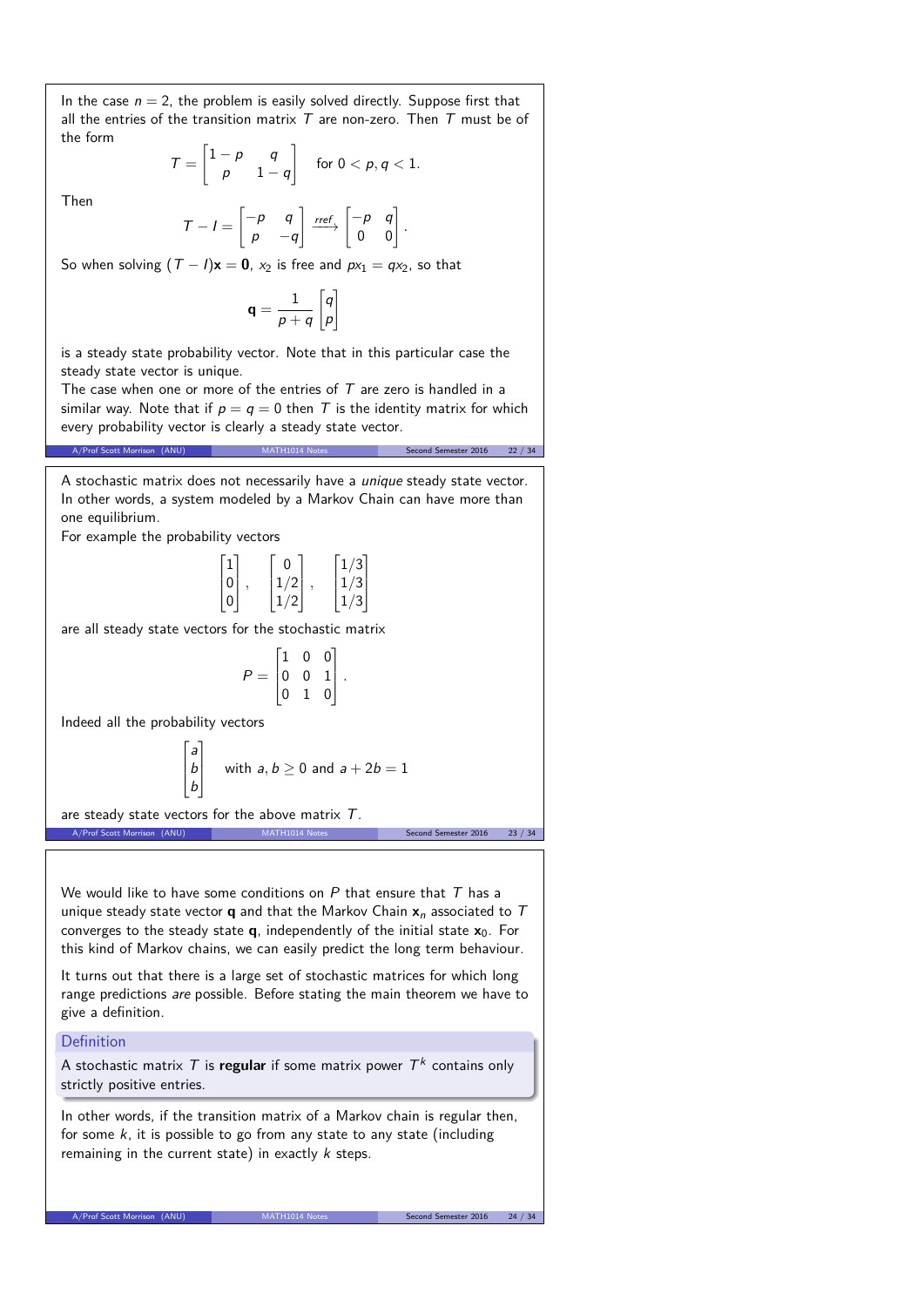For the transition matrix showing the probabilities for change in the weather in the Land of Oz, we have

$$
\mathcal{T} = \begin{bmatrix} 0 & 1/4 & 1/4 \\ 1/2 & 1/4 & 1/2 \\ 1/2 & 1/2 & 1/4 \end{bmatrix}
$$

However,

$$
\mathcal{T}^2 = \begin{bmatrix} 1/4 & 3/16 & 3/16 \\ 3/8 & 7/16 & 3/8 \\ 3/8 & 3/8 & 7/16 \end{bmatrix}
$$

which shows that  $T$  is a regular stochastic matrix.

Here's an example of a stochastic matrix that is not regular:

$$
\mathcal{T} = \begin{bmatrix} 0 & 1 \\ 1 & 0 \end{bmatrix}
$$

A/Prof Scott Morrison (ANU) MATH1014 Notes Second Semester 2016 25 / 34

Not only does  $T$  have some zero entries, but also

$$
\mathcal{T}^2 = \begin{bmatrix} 0 & 1 \\ 1 & 0 \end{bmatrix} \begin{bmatrix} 0 & 1 \\ 1 & 0 \end{bmatrix} = \begin{bmatrix} 1 & 0 \\ 0 & 1 \end{bmatrix} = I_2
$$

$$
\mathcal{T}^3 = \mathcal{T}\mathcal{T}^2 = \mathcal{T}I_2 = \mathcal{T}
$$

so that

 $T^k = T$  if k is odd, T  $T^k = I_2$  if k is even.

Thus any matrix power  $T^k$  has some entries equal to zero.

A/Prof Scott Morrison (ANU) MATH1014 Notes Second Semester 2016 26 / 34

#### Theorem

If T is an  $n \times n$  regular stochastic matrix, then T has a unique steady state vector **q**. The entries of **q** are strictly positive Moreover, if  $x_0$  is any initial probability vector and  $x_{k+1} = Tx_k$  for

 $k = 0, 1, 2, \ldots$  then the Markov chain  $\{x_k\}$  converges to **q** as  $k \to \infty$ . Equivalently, the steady state vector **q** is the limit of  $T^k \mathbf{x}_0$  when  $k \to \infty$ for any probability vector **x**0.

Notice that if  $T = [\mathbf{p}_1 \dots \mathbf{p}_n]$ , where  $\mathbf{p}_1, \dots, \mathbf{p}_n$  are the columns of T, then taking  $x_0 = e_i$ , where  $e_i$  is the *ith* vector of the standard basis we have that

$$
\mathbf{x}_1 = \mathcal{T} \mathbf{x}_0 = \mathcal{T} \mathbf{e}_i = \mathbf{p}_i
$$

so **x**<sup>1</sup> is the ith column of T.

Similarly  $\mathbf{x}_k = T^k \mathbf{x}_0 = T^k \mathbf{e}_i$  is the ith column of  $T^k$ .

The previous theorem implies that  $T^k \mathbf{e}_i \to \mathbf{q}$  for every  $i = 1, \ldots, n$  when  $k \to \infty$ , that is every column of  $\mathcal{T}^k$  approaches the limiting vector **q** when  $k \to \infty$ .

A/Prof Scott Morrison (ANU) MATH1014 Notes Second Semester 2016 27 / 34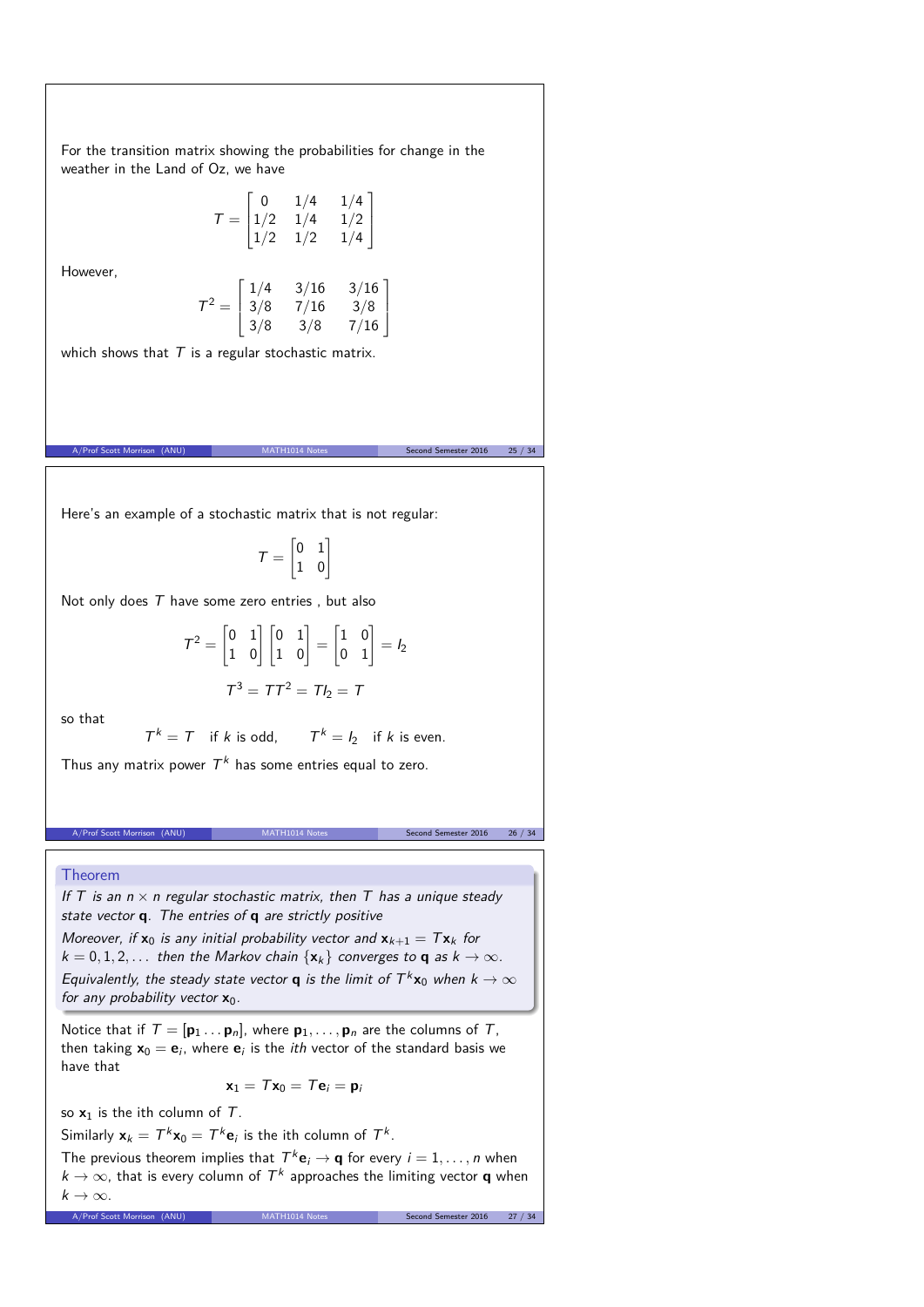# **Examples**

with T.

Example 5 Let  $T =$  $\begin{bmatrix} 0.8 & 0.5 \end{bmatrix}$ 0*.*2 0*.*5 1 . We want to find the steady state vector associated

We want to solve  $(T - I)\mathbf{x} = \mathbf{0}$ :

$$
T - I = \begin{bmatrix} -0.2 & 0.5 \\ 0.2 & -0.5 \end{bmatrix} \rightarrow R = \begin{bmatrix} 1 & -5/2 \\ 0 & 0 \end{bmatrix}
$$

The homogeneous system having the reduced row echelon matrix  $R$  as coefficient matrix is  $x_1 - (5/2)x_2 = 0$ . Taking  $x_2$  as a free variable, the general solution is  $x_1 = (5/2)t$ ,  $x_2 = t$ . For **x** to be a probability vector we also require  $x_1 + x_2 = 1$ . Put  $x_1 = (5/2)t$ ,  $x_2 = t$ , then  $x_1 + x_2 = 1$  becomes  $(5/2)t + t = 1$ .

This gives 
$$
t = 2/7 = x_2
$$
 and  $x_1 = 5/7$ , so  $\mathbf{x} = \begin{bmatrix} 5/7 \\ 2/7 \end{bmatrix}$ .  
\nA/Prof Scott Morrison (ANU)  
\nMATH1014 Notes  
\nSecond Semester 2016 28 / 34

An alternative Solution If we consider  $T =$  $\begin{bmatrix} 0.8 & 0.5 \end{bmatrix}$ 0*.*2 0*.*5 1 as a matrix of the form

$$
\begin{bmatrix} 1-p & q \\ p & 1-q \end{bmatrix}
$$

1

we can identify  $p = 0.2$  and  $q = 0.5$ . The solution is then given by

$$
\mathbf{p} = \frac{1}{p+q} \begin{bmatrix} q \\ p \end{bmatrix} = \frac{1}{0.7} \begin{bmatrix} 0.5 \\ 0.2 \end{bmatrix} = \begin{bmatrix} 5/7 \\ 2/7 \end{bmatrix}.
$$

A/Prof Scott Morrison (ANU) MATH1014 Notes Second Semester 2016 29 / 34

Example 6 A psychologist places a rat in a cage with three compartments, as shown in the diagram.



The rat has been trained to select a door at random whenever a bell is rung and to move through it into the next compartment.

A/Prof Scott Morrison (ANU) MATH1014 Notes Second Semester 2016 30 / 34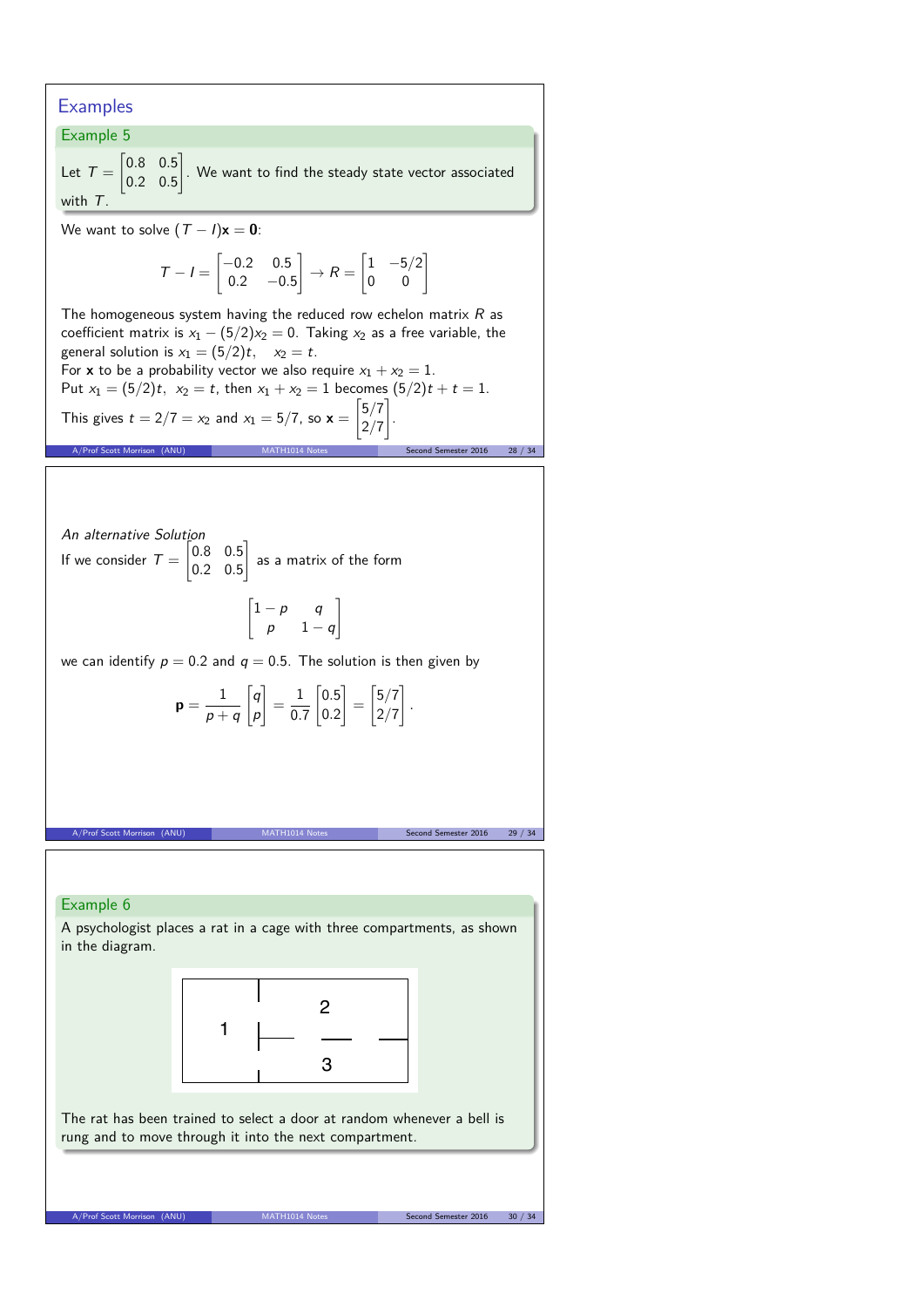Example (continued)

From the diagram, if the rat is in space 1, there are equal probabilities that it will go to either space 2 or 3 (because there is just one opening to each of these spaces).

On the other hand, if the rat is in space 2, there is one door to space 1, and 2 to space 3, so the probability that it will go to space 1 is  $1/3$ , and to space  $3$  is  $2/3$ .

The situation is similar if the rat is in space 3. Wherever the rat is there is 0 probability that the rat will stay in that space.

A/Prof Scott Morrison (ANU) MATH1014 Notes Second Semester 2016 31 / 34

The transition matrix is

$$
P = \begin{bmatrix} 0 & 1/3 & 1/3 \\ 1/2 & 0 & 2/3 \\ 1/2 & 2/3 & 0 \end{bmatrix}.
$$

It is easy to check that  $P^2$  has entries which are strictly positive, so  $P$  is a regular stochastic matrix.

It is also easy to see that a rat can get from any room to any other room (including the one it starts from) through one or more moves.

A/Prof Scott Morrison (ANU) MATH1014 Notes Second Semester 2016 32 / 34

To find the steady stat vector we need to solve  $(P - I)\mathbf{x} = \mathbf{0}$ , that is we need to find the null space of  $P - I$ .

$$
P-I = \begin{bmatrix} -1 & 1/3 & 1/3 \\ 1/2 & -1 & 2/3 \\ 1/2 & 2/3 & -1 \end{bmatrix}
$$

$$
\xrightarrow{rref} \begin{bmatrix} 1 & 0 & -2/3 \\ 0 & 1 & -1 \\ 0 & 0 & 0 \end{bmatrix}
$$

A/Prof Scott Morrison (ANU) MATH1014 Notes Second Semester 2016 33 / 34